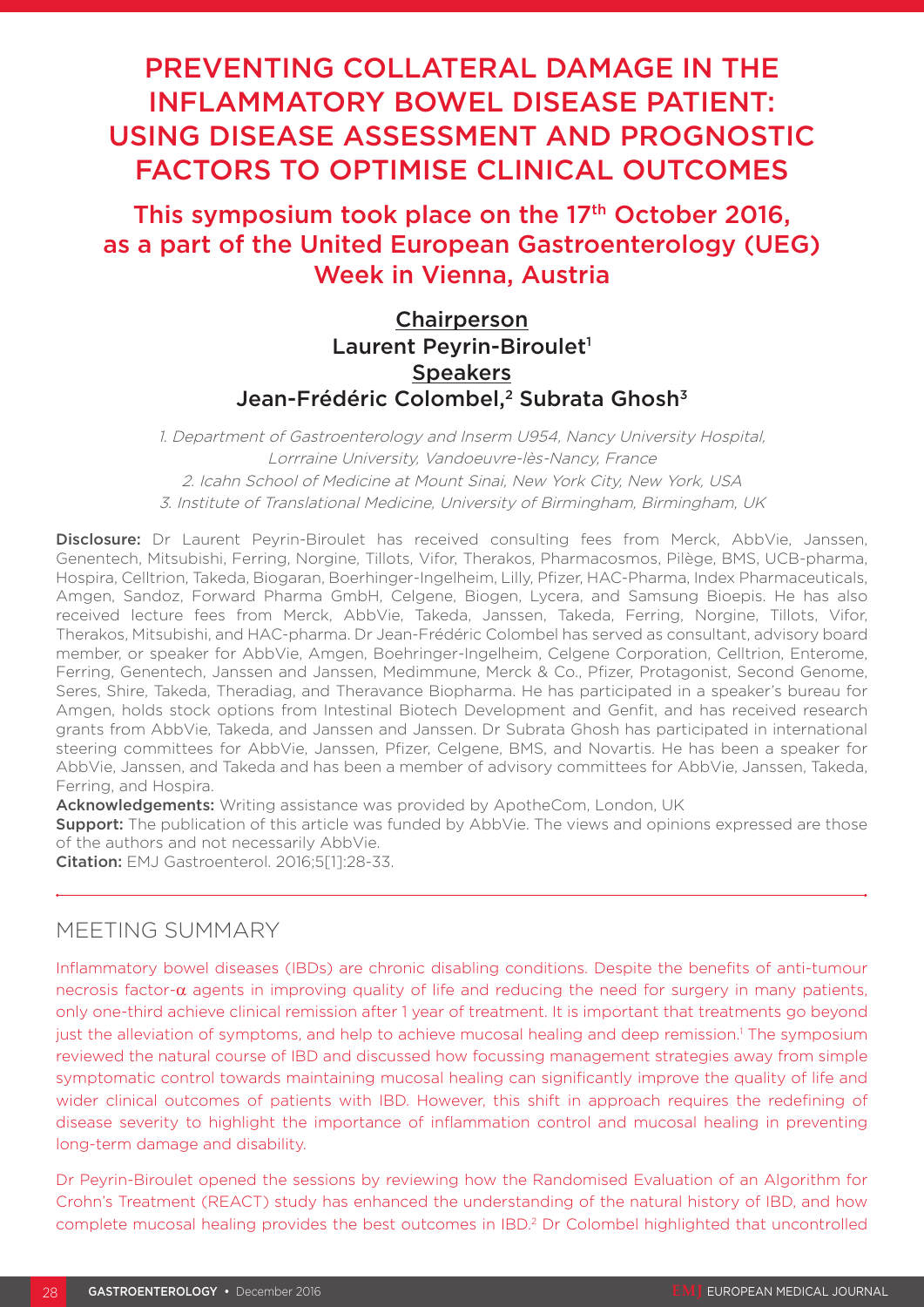inflammation in IBD can lead to poor outcomes, and how simple demographic and clinical features can guide the clinician in identifying patients at higher risk for disease complications both at diagnosis and throughout the disease course. Dr Ghosh discussed the importance of defining disease severity in IBD and reinforced that while symptoms related to disease activity are a component of overall disease severity, many factors need to be considered to understand the total impact on a patient's quality of life.

## Changing the Inflammatory Bowel Disease Patient's Life by Altering the Course of Disease

#### Doctor Laurent Peyrin-Biroulet

The current management of IBD focusses on symptom management. However, it is important to look beyond symptoms and focus on long-term disability brought on by bowel damage, stricture, fistulae, and abscesses, which lead to hospitalisation and surgery.<sup>1</sup> It was stressed that surgery is not a cure, and approximately one-third of patients will experience early (≤30 days postoperative) and later (>30 days postoperative) complications. Later complications occur in 17–55% of patients with ulcerative colitis (UC) undergoing surgery and include pouchitis (29%), faecal incontinence (21%), and small bowel obstruction (17%).3 To reduce such complications, it is important to change the course of the disease, and thereby minimise the need for surgery.

Evidence to support the move towards disease modification comes from the REACT-1 trial in Crohn's disease (CD), a cluster randomised controlled trial that compared the efficacy of an algorithm using early combined immunosuppression (ECI) with adalimumab plus antimetabolite with conventional management.4 The primary outcome was the proportion of patients in corticosteroidfree remission (Harvey-Bradshaw Index score  $[HBI] \leq 4$ ) at 12 months at the practice level. The 12-month practice-level remission rates were similar at ECI and conventional management centres (66% versus 62%, respectively). Importantly, the 12-month patient-level composite rate of major adverse outcomes, defined as occurrence of surgery or serious diseaserelated complications, was lower at ECI practices than at conventional management practices (31% and 27%, respectively).<sup>4</sup> The hazard ratio (HR) (95% confidence interval [CI]) for the occurrence of surgery was 0.69 (0.50–0.97), p=0.031; whereas the HR (95% CI) of the occurrence of serious disease-related complications was 0.73 (0.61–0.87), p=0.001. The results suggest that time-bound algorithmic care using earlier combination

immunosuppression with anti-tumour necrosis factor might be the best way to alter the natural course of these diseases by preventing disability and bowel damage. There is an 18-month window of opportunity for early intervention with diseasemodifying anti-IBD drugs in patients with poor prognostic factors.<sup>1</sup> The CURE study is investigating the impact of early use of adalimumab on sustained deep remission and long-term outcomes including bowel damage, disability, and surgery.5 New biologic-based therapies should show promise in changing disease course and patients' lives by improving both quality of life and avoiding disability.

## Prevention and Prognostication of Inflammatory Bowel Disease in Clinical Practice

#### Doctor Jean-Frédéric Colombel

IBD has traditionally been considered an intermittent disease, with flares and remission that can be measured using inflammatory indexes, such as the Crohn's Disease Activity Index (CDAI), the Crohn's Disease Endoscopic Index of Severity (CDEIS) or biomarkers such as C-reactive protein levels. While the clinical activity of the disease is remitting and recurring, the damage is progressive, accumulating with each flare-up. In CD, damage is manifested as strictures, fistulae, and abscesses, ultimately requiring hospitalisation and surgery, which has a high rate of disease recurrence.<sup>6</sup> Therefore, strategies for the management of IBDs are shifting from simple control of symptoms towards full control of these diseases (i.e. clinical and endoscopic remission), with the final aim of blocking their progression early and preventing bowel damage and disability.<sup>6</sup> The challenge of early intervention is that not every patient needs top-down intervention (avoidance of intensive therapy, immunosuppression, adverse events), but that in clinical practice during the first patient visit it is important to determine the degree of risk of complications in each patient in order to develop an appropriate management plan.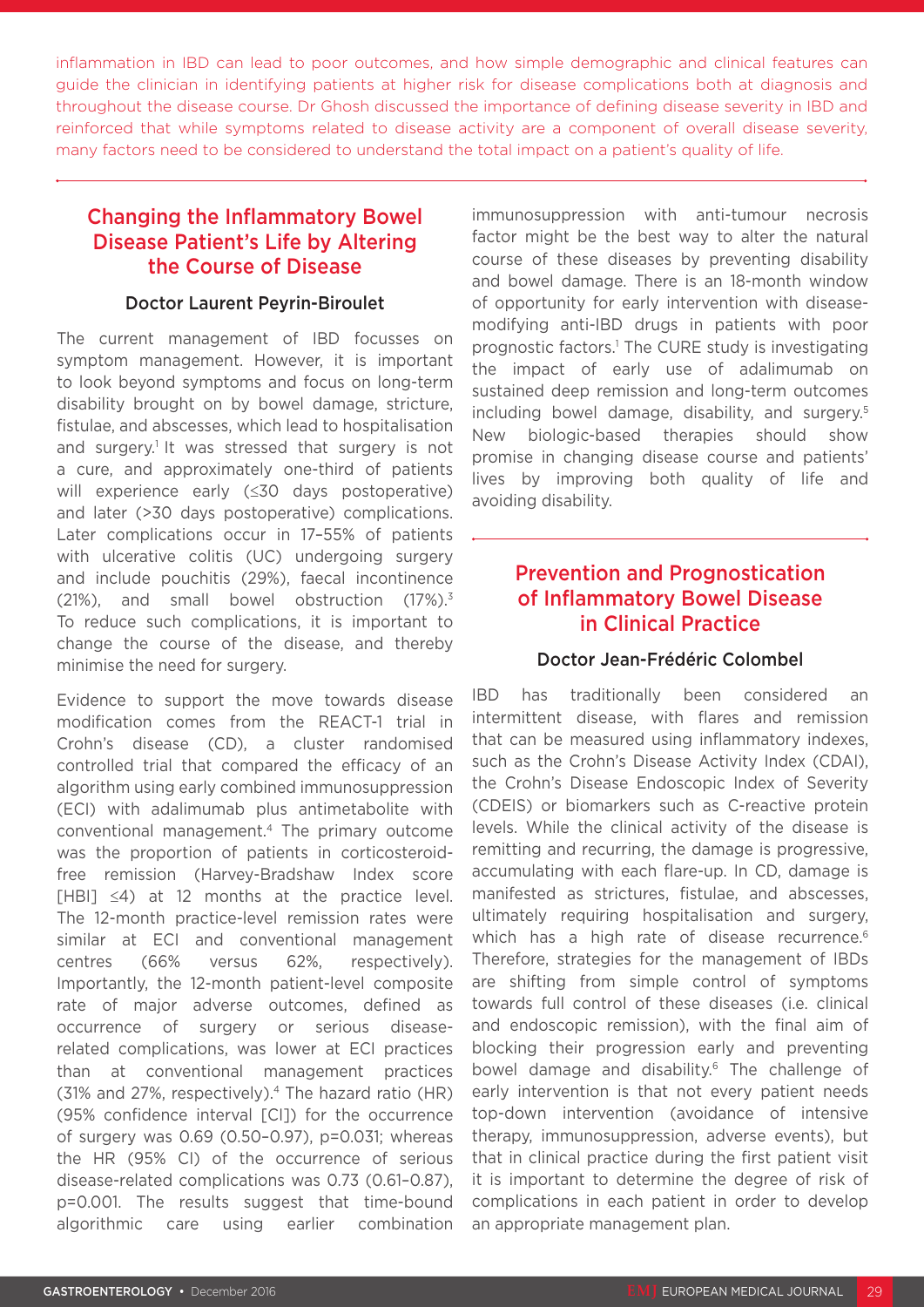Simple demographic and clinical features can guide the clinician in identifying patients at higher risk of disease complications at diagnosis and throughout the disease course. Torres et al.<sup>7</sup> conducted a comprehensive review of the literature and identified predictors of long-term IBD prognosis. Summary statements relating to prognosis were produced to guide clinicians on the best use of predictors in individual patients, however many of the risk factors were identified retrospectively and still need validation. It is important to note that the definition of a poor outcome was not consistent in the literature, but, regardless of the definition, there are many predictors of poor outcomes. Patients with CD presenting at a young age or with extensive anatomical involvement, deep ulcerations, ileal/ileocolonic involvement, perianal and/or severe rectal disease, or penetrating/stenosing behaviour should be regarded as having a high risk of complications. Patients with UC presenting at a young age, with extensive colitis and frequent flare-ups needing steroids or hospitalisation, are at increased risk for colectomy or future hospitalisation. Smoking status, concurrent primary sclerosing cholangitis, and concurrent infections may impact the course of disease. Interestingly, the review by Torres et al.<sup>7</sup> also determined that current genetic and serological markers lack the required sensitivity and specificity to be currently incorporated into clinical use.

Siegel et al.<sup>8</sup> have designed a web-based communication tool to display individualised CD predictive outcomes based on clinical, serologic, and genetic variables to aid the patient in visualising their individual risk of a disabling course of disease. The methodology of the webbased application addresses the inherent dynamic complexity of interactions between variables, and the advantages of traditional statistical methods to provide real-time prediction of outcomes. The overall goal of this web-based model is to transform complex clinical data into patient-friendly information that can help providers and patients make personalised decisions about treatment options.8 The tool is still evolving, but so far the project has recruited 133 patients, both male and female, with a mean age of 31 years, 51% diagnosed within 18 months, with low-risk (19%), mediumrisk (56%), and high-risk patients (25%).<sup>8</sup> The tool is anticipated to be available at the end of 2016, and there are plans to develop a similar tool for UC.

Predicting outcomes in IBD is important because moderate-to-high-risk patients need intensive therapy before they develop sustained tissue damage. It is possible to use simple, yet mostly not validated, demographic and clinical features to stratify patients and help guide the therapeutic strategy. However, the field is evolving, and new predictive models will help identify the right patients for the right treatment at the right time and support communication to aid patient involvement in decision-making. To further inform personalised therapy, there is a need for composite scores incorporating a wider range of factors and endpoints. In the future, it may be possible to use genetic and serologic markers to predict IBD development even before clinical symptoms appear with prevention of any bowel damage being the aspirational goal.

## Maintaining Quality of Life for Inflammatory Bowel Disease Patients by Redefining Disease Severity

#### Doctor Laurent Peyrin-Biroulet

Patients at a high risk of poor outcomes in IBD need early intervention to prevent disease progression and lasting damage. Most treatment algorithms stratify patients by disease severity, typically based on clinical symptoms (disease activity) at a given time, although no formal validated or consensus definitions of mild, moderate, or severe IBD currently exist for use in routine clinical practice.<sup>9</sup> Intestinal damage begins soon after onset of inflammation, sometimes in the absence of significant symptoms, especially in CD. The development of validated and reproducible measures of IBD severity, accounting for both current signs and symptoms and assessment of cumulative bowel damage is essential.

To reach a consensus on the definition of disease severity, a literature review was undertaken to first identify the attributes of disease severity $3,10$  and second determine the importance of the individual attributes in defining severely active disease.<sup>11</sup> The search revealed three main domains relevant to the evaluation of disease severity in IBD: impact of the disease on the patient, disease burden, and disease course (Figure 1). The domains are not mutually exclusive and the correlations and interactions are not proportionate.

CD and UC are progressive disorders resulting from cumulative intestinal damage.9 However, disease severity components differ according to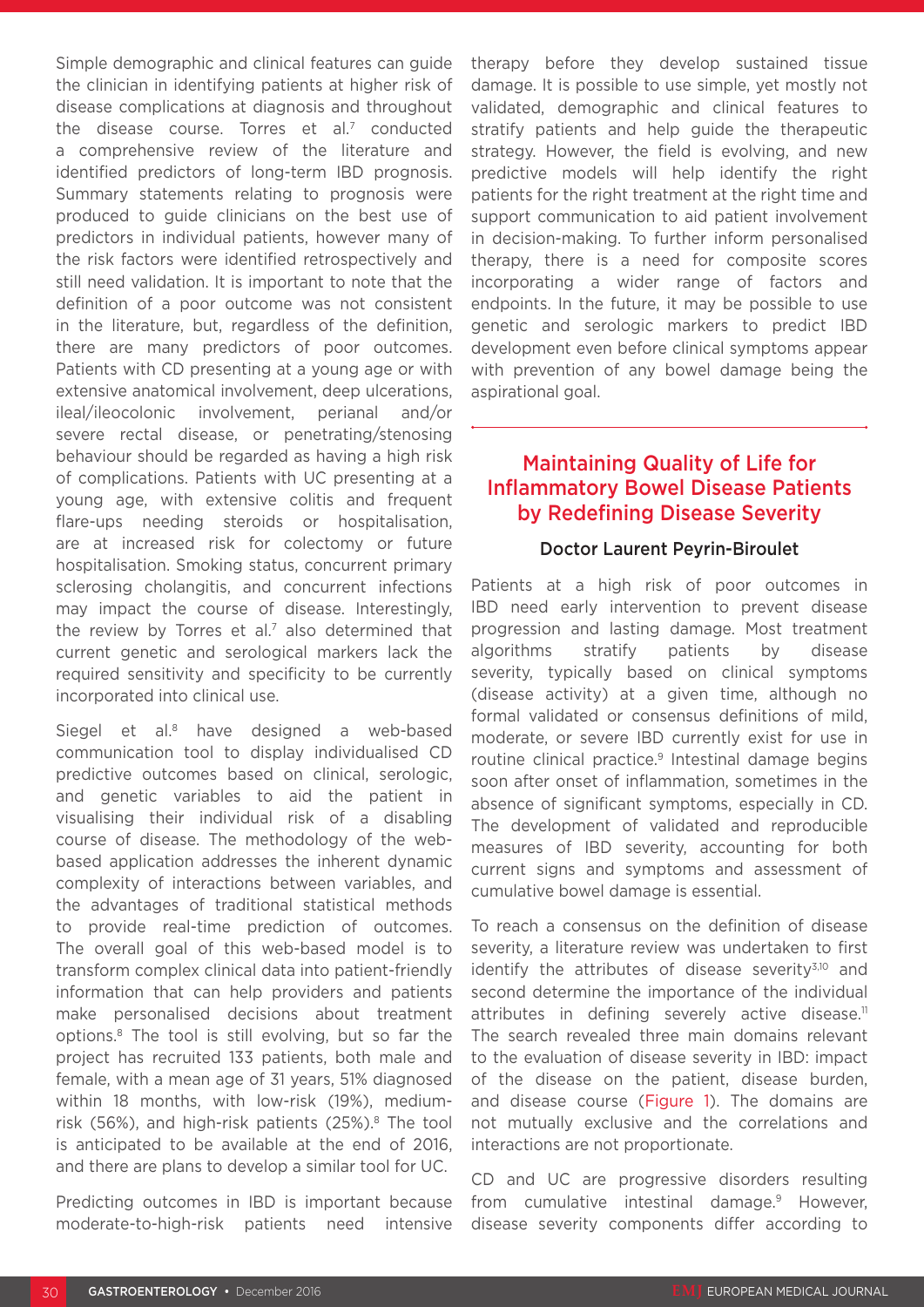disease state. An asymptomatic patient with CD has extensive small bowel disease and moderately active endoscopic lesions. The patient has high inflammatory burden but there is almost no current impact on the patient's quality of life because they are asymptomatic but it seems that they have, or could have, a complicated disease course. In a further case, the patient has a short ileal stricture associated with occlusive disabling symptoms. The impact on the patient's quality of life is high even without current inflammation and yet they are still at a high risk of a complicated disease course (Figure 2).

International definitions of disease severity, such as the American College of Gastroenterology (ACG)<sup>12</sup> or the European Crohn's and Colitis Organisation  $(ECCO)^{13}$  predominantly rely on symptoms.



Figure 1: Domains encompassing disease severity in inflammatory bowel disease. \*Only for Crohn's disease.

CRP: C-reactive protein; EIMs: extra-intestinal manifestations; GI: gastrointestinal.



CD: Crohn's disease.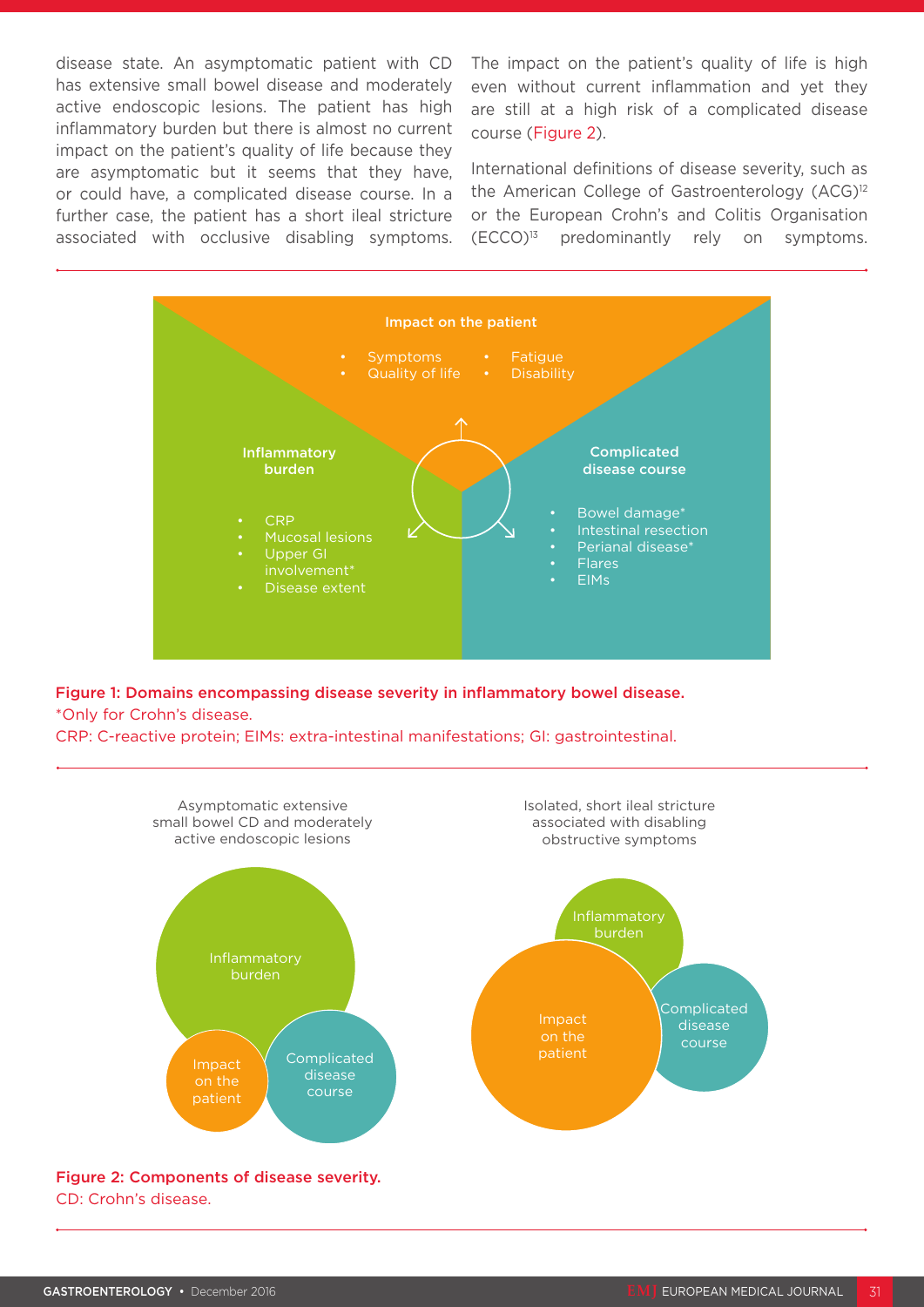The impact of the disease on patients with CD has been measured by arbitrary thresholds of activity according to clinical symptoms while neglecting to assess bowel damage. While symptoms related to disease activity are a component of overall disease severity, many factors need to be considered to understand the total impact of IBD on patients.

The International Organization for the study of Inflammatory Bowel Disease (IOIBD) convened a meeting in 2014 to seek a consensus and develop an index to define disease severity. The new disease severity index identified the attributes associated with disease severity, calculated the average importance of each attribute, and translated it into a baseline set of disease severity indices for future adaptation for use in clinical practice. The relative importance of each attribute was converted to two 100-point scales, where absence of a symptom equals zero. Based on the panel's opinion, overall CD severity was associated more with intestinal damage in contrast to overall UC disease severity, which was more dependent on symptoms and impact on daily life. Many factors, including but not limited to disease activity, need to be considered to understand the total impact of IBD on patients. Once validated, disease severity indices may provide a useful tool for consistent assessment of patients with IBD and prevent irreversible bowel damage.<sup>11</sup>

### Interactive Case Discussion

#### Doctor Subrata Ghosh

Dr Ghosh introduced the audience to IBD Via, a web-based, decision-analysis training tool, with patient case exercises to practice IBD management strategies and outcome prediction. The exercises included are based on real cases supported by clinical evidence and designed and approved by IBD experts. Prognosis cases incorporate IBD Ahead guidance on predicting outcomes and full cases additionally include guidance on optimising conventional therapy and monitoring strategies.

Dr Ghosh also conducted an interactive exercise with the audience by presenting the case of a 32-year-old man, an insurance broker, who smoked 12–15 cigarettes a day, presenting to the family physician with joint pain for 6 months in his elbows and knees. He was taking non-steroidal anti-inflammatory therapies prescribed by the family physician, and was reported to have had a painful red eye 1 year ago that was treated by an ophthalmologist (the primary-care physician when referring this patient sent a photo of the eye). The patient also had right lower quadrant pain and diarrhoea for 8 months, loose bowel movements, and increasing fatigue. The patient had no relevant family history and had an appendectomy at 23 years of age.

The interactive case study illustrated that in planning management strategies in clinical practice, it is important to move away from simple symptomatic control and move towards maintaining mucosal healing and achieving deep remission (no bowel inflammation, no impact on the activities of daily life) and the best strategy may be to alter the natural course of these diseases by preventing disability and bowel damage. While symptoms related to disease activity are a component of overall disease severity, many factors need to be considered to understand the total impact on a patient's quality of life.

#### Conclusion

Dr Peyrin-Biroulet concluded the day's presentations by highlighting that in treating patients, clinicians should assess prognosis to identify patients needing early intervention,<sup>7</sup> consider mucosal healing efficacy when selecting therapy, $2$  and think about long-term outcomes when treating progressive and disabling chronic conditions.<sup>9</sup> Treatment with medications with proven effectiveness to heal and maintain the mucosa before irreparable damage takes place must be the primary treatment goal in IBD.

#### REFERENCES

1. Allen PB, Peyrin-Biroulet L. Moving towards disease modification in inflammatory bowel disease therapy. Curr Opin Gastroenterol. 2013;29(4):397-404. 2. Reinink AR et al. Endoscopic Mucosal Healing Predicts Favorable Clinical

Outcomes in Inflammatory Bowel Disease: A Meta-analysis. Inflamm Bowel Dis. 2016;22(8):1859-69.

3. Peyrin-Biroulet L et al. Systematic review: outcomes and post-operative complications following colectomy for

ulcerative colitis. Aliment Pharmacol Ther. 2016;44(8):807-16.

4. Khanna R et al. Early combined immunosuppression for the management of Crohn's disease (REACT): a cluster randomised controlled trial. Lancet